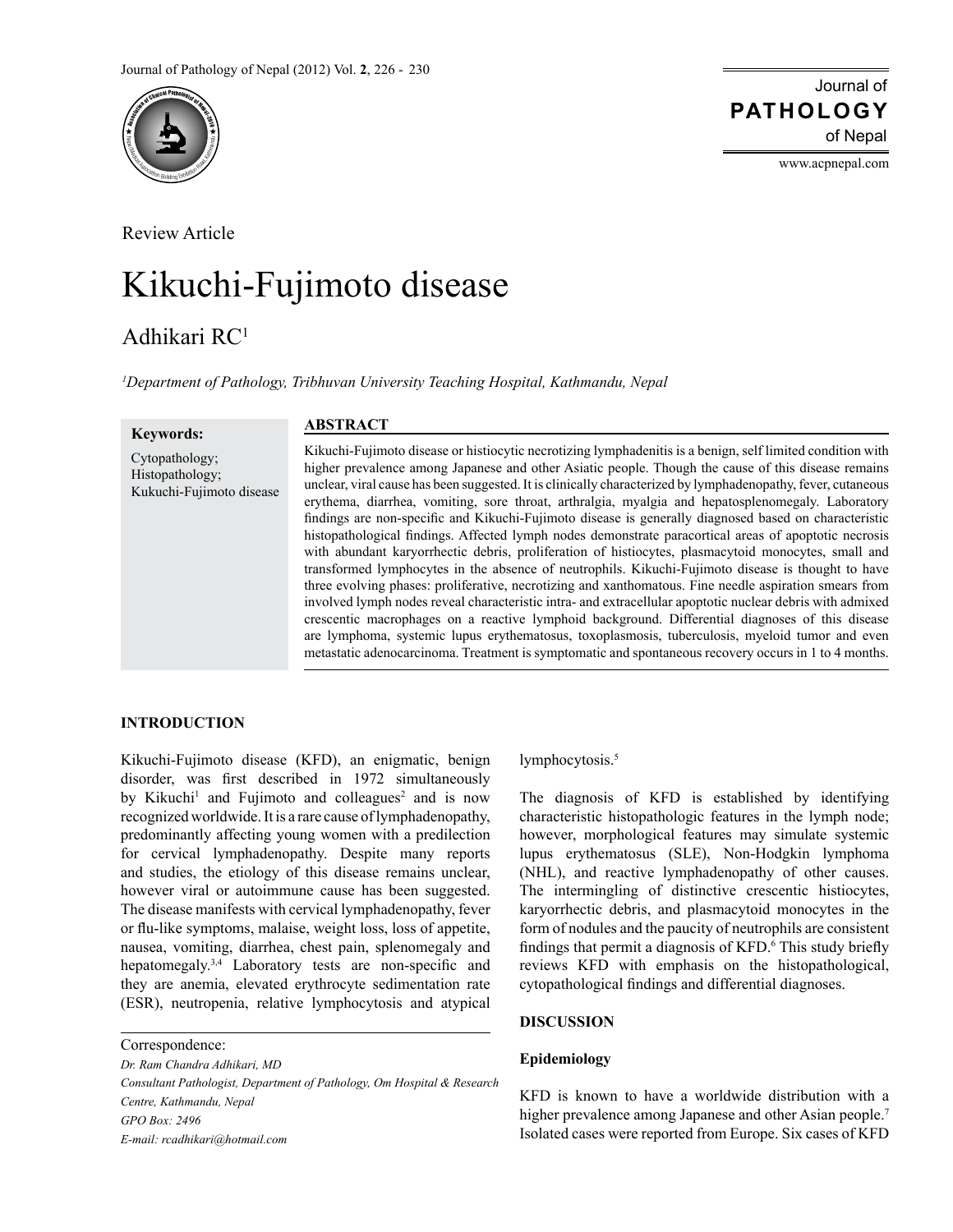were reported from Nepal in 2003.<sup>8</sup> Affected patients most often are adults under the age of 30 years; the mean age in a study of Nepal<sup>8</sup> and Taiwan<sup>9</sup> was 21.67 year and 21 years respectively. A recent series from China of 138 children with KFD revealed a mean age of 9.5 years.<sup>10</sup> The reported female-male ratio varies from 1:1 to 4:1.3,5

# **Etiology and Pathogenesis**

Though the definite cause of KFD is not clear, a viral or autoimmune cause has been suggested. Some initial reports described toxoplasma<sup>11</sup> and Yersinia enterocolitica<sup>12</sup> as possible causative agents; however, subsequent studies failed to support this fact. Recently, a case was reported hypothesizing Giardia lamblia intestinalis as a new pathogen with possible link to KFD.<sup>13</sup>

Viruses described as a causative agent in KFD are Epstein-Bar virus (EBV), Human herpes virus (HHV)-6, HHV-8, human T-lymphocytic virus (HTLV)-1 and parvovirus B19. The role of EBV as well as other viruses (HHV6, HHV8, parvovirus B19) in the pathogenesis of KDF remains controversial and not convincingly demonstrated.<sup>7</sup> A viral infection is, nevertheless, possible by virtue of clinical manifestations, as described by Unger et  $al<sup>14</sup>$  (upper respiratory prodrome, atypical lymphocytosis and lack of response to antibiotic therapy), and certain histopathologic features ( proliferation of immunoblasts, predominance of T-cells as revealed by immunologic marker studies).

Some HLA class II series are more frequent in patients with KFD. In particular, the incidence of DPA1\* 01 and DPB\* 0202 alleles is significantly higher in patients with KFD than in healthy control subjects.7 An exuberant T cells-mediated immune response in genetically susceptible individuals to a variety of stimuli may initiate the disease.

Electron microscopic studies have identified tubular reticular structures in the cytoplasm of stimulated lymphocytes and histiocytes in patients with KDF.15 Since these structures have also been noted within endothelial cells and lymphocytes of patients with SLE and other autoimmune disorders, some authors<sup>16</sup> hypothesized that KFD may reflect a self-limited autoimmune condition induced by virus-infected transformed lymphocytes.

The mechanism of cell death involved in KFD has not been studied extensively. The nuclear debris, present in KFD might indicate cell death by apoptosis. According to Ohshima and coworkers<sup>17</sup>, proliferating CD 8 positive T-cells may act as "killers" and "victims" in the apoptotic process via fas- and perforin pathways.

# **Clinical manifestations**

KFD has acute or sub acute onset evolving a period of 2 to 3 weeks. The disease usually involves cervical lymph nodes and cervical lymphadenopathy is present in 56% to 98% of cases with predilection to the posterior cervical triangle.7 Involvement of axillary<sup>8</sup>, mesenteric<sup>18</sup>, mediastinal<sup>3</sup>, retroperitoneal7 , inguinal, intraparotid, iliac, celiac, and peripancreatic<sup>3</sup> lymph nodes have been reported as well. Generalized lymphadenopathy sometimes occurs.<sup>5</sup> Lymph node size ranges from 0.5 to 4 cm and rarely larger than 6 cm. In addition to lymphadenopathy, patients with KFD may have fever<sup>3,4</sup>, cutaneous erythema<sup>19</sup>, diarrhea, vomiting, chest pain, arthralgia, myalgia, sore throat<sup>14</sup>, night sweats<sup>15</sup>, weight loss and hepatosplanomegaly.3,4 KFD has also been reported as a cause of fever of unknown origin and systemic symptoms are found more frequently when extranodal involvement is present. $20, 21$ 

### **Laboratory findings**

Some patients with KFD have anemia and elevation of ESR. Mild leukopenia has been observed in 25% to 58% of patients whereas leukocytosis is found in 2%to 5% of cases.7 Moreover, 25% to 31% of patients have atypical peripheral blood lymphocytes<sup>14,15,22</sup>, which might support the aforementioned speculated viral cause. In addition to anemia and leukopenia, recurrent thrombocytopenia<sup>10</sup>, increased C-reactive protein and an increased serum lactate dehydrogenase level occur.7

#### **Unusual findings and associated disease**

Involvement of extranodal sites by KFD is uncommon, but skin, eye, lung and pleura, joint, and bone marrow involvements have been reported. 21-25

Skin lesions in KFD include variety of dermatological patterns like rashes, nodules, erythematous crusted papules, indurated erythematous lesions, erythema multiforme, and erythematous maculo-papular eruptions, all mainly affecting the face and upper body.7,19,21 Eye manifestation of KFD includes bilateral anterior uveitis, while lung and pleura involvement has been described as bilateral pleural effusion and interstitial lung disease.

KFD has been reported in HIV-positive patients and in association with brucellosis, systemic juvenile idiopathic arthritis, cutaneous necrotizing vasculitis and pulmonary hemorrhage.26-30 SLE has developed in some patients thought to have true KFD suggesting that KFD could be an incomplete form of an autoimmune condition. KFD can precede, postdate, or coincide with the diagnosis of SLE.31 There have been reports of unusual features of KFD including parotid gland involvement, thyroiditis, carcinoma and diffuse large B-cell lymphoma.32-34

#### **Histopathology**

KFD is diagnosed on the basis of an excisional biopsy of affected lymph nodes. Histological features are summarized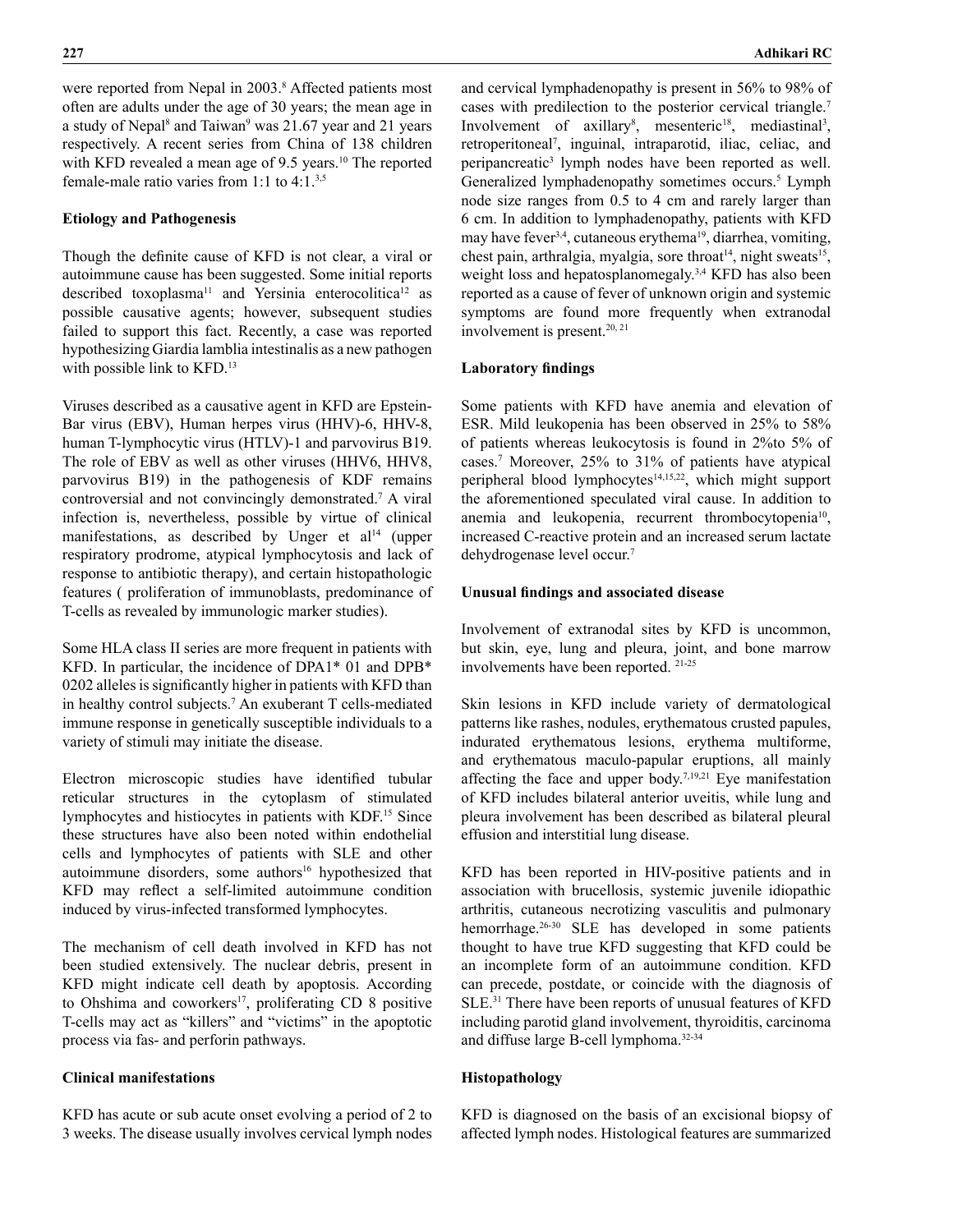in table1.35 Involved lymph nodes show partially effaced architecture by paracortical nodules of apoptotic necrosis with abundant karyorrhectic debris and large numbers of histiocytes (fig. 1). The plasmacytoid monocytes tend to cluster, particularly at the margins of the necrotic foci. Admixed are many small lymphocytes and immunoblasts. Reactive immunoblastic component in some cases may be mistaken for lymphoma. Neutrophils and eosinophils are absent and plasma cells are scarce or absent.<sup>7</sup> Thrombosed vessels may be present in regions, peripheral to necrosis. Reactive lymphoid follicles are observed in most cases. The karyorrhectic process can extend beyond the nodal capsule into perinodal tissue.7

Kuo TT5 proposed three histologic phases of KFD: proliferative, necrotizing and xanthomatous. The initial proliferative phase features an expanded paracortex with increases in various histiocytes, plasmacytoid monocytes, which are admixed with lymphocytes and nuclear debris. The necrotizing phase is characterized by presence of necrosis of any degree. If foamy histiocytes predominate in the lesions, the case is categorized as being in the xanthomatous phase despite the presence or absence of necrosis. These three histologic types of KFD could represent different evolving stages of the disease, however, this speculation has not been confirmed because of a lack of studies with sequential biopsies.

Biopsies of skin lesions from patients with KFD revealed dermal infiltration by apoptotic plasmacytoid monocytes and other cell infiltrates, similar to components of affected lymph nodes.

### **Cytopathology**

The accurate diagnosis of KFD on fine needle aspiration cytology (FNAC) is possible on adequately sampled and well-prepared specimen with given correct clinical data. The cytological smears demonstrate characteristic intraand extracellular apoptotic nuclear debris with admixed crescentic macrophages (fig. 2) on a reactive lymphoid background.36 In some cells, nuclei may be ragged, dense and pyknotic as the apoptosis progresses. Free nuclear fragmentation may be present in the background as small, variably sized dark staining karyorrhectic globules. Crescentic macrophages are characterized by eccentrically located nuclei compressed into a thin or buckled crescent against the cell membrane with clear cytoplasm containing apoptotic debris. Phagocytic histiocytes and monocytes have reniform nuclei. Neutrophils are notably absent and large numbers of interspersed small mature lymphocytes and some larger transformed lymphocytes are also present.

Differential diagnoses of KFD on cytological smears include SLE, NHL and reactive lymphadenitis of other causes. Lupus lymphadenitis is indistinguishable from KFD cytologically. Recognition of characteristic apoptotic nuclear



*Figure 1: Lymphnode biopsy, showing apoptotic necrosis with abundant karyorrhectic debris and large numbers of histiocytes (HE stain, X200).*



*Figure 2: Lymphnode aspirate, showing intra- and extracellular apoptotic nuclear debris and macrophages (Giemsa stain, X200).*



*Figure 3: Lymphnode aspirate from patients with KFD, showing large number of transformed lymphoid cells, mimicking NHL (Giemsa stain, X400).*

debris and crescentic macrophages helps to differentiate KFD from reactive lymphadenitis of other causes. The aspirate containing large number of transformed lymphoid cells (fig. 3) raises the suspicion of NHL. Apoptosis may occur in lymph node secondary to NHL and in these cases lymph node excision and histopathological examination may require for definite diagnosis.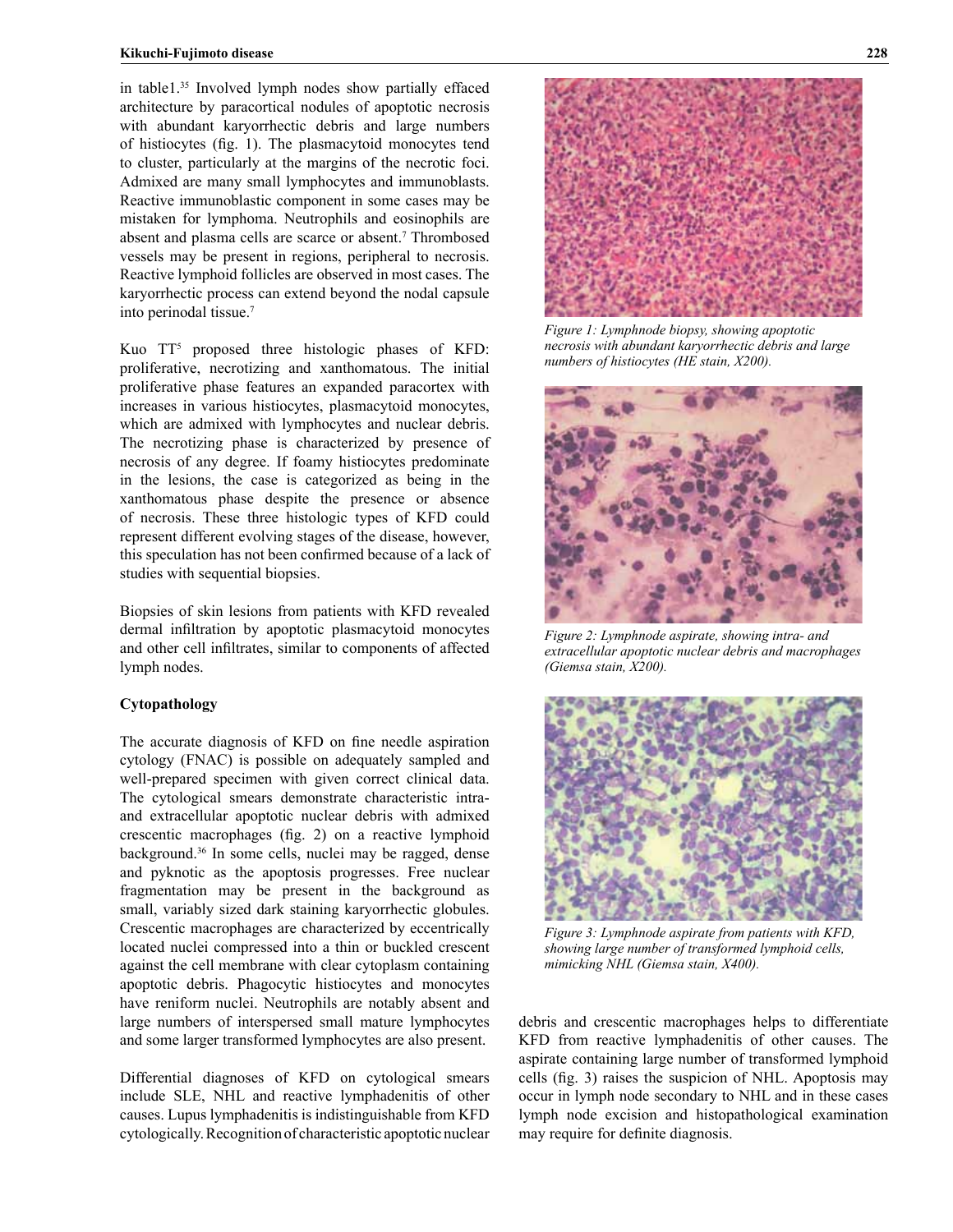### **Ancillary studies**

Flow cytometric analysis is helpful to exclude the possibility of NHL. KFD typically shows predominance of T cells with most being phenotypically unremarkable CD 8+ cells in flow-cytometric analysis.<sup>37</sup>

Immunohistochemically, histiocytes express histiocytesassociated antigens such as lysozyme, myeloperoxidase (MPO) and CD68. Plasmacytoid monocytes are positive for CDC8, but not for MPO.<sup>7</sup> In lymphocyte population, there is predominance of T-cells with very few B cells, and abundance of CD8+ T-cells over CD4+ T-cells is noted.7

# **Differential diagnosis**

Histological differential diagnoses of KFD include lymphoma, lymphadenopathy due to autoimmune disorders primarily SLE and infectious etiologies, such as EBV, herpes simplex virus, Bartonella henselae and toxoplasmosis.<sup>38</sup> Other differential diagnoses are plasmacytoid T-cell leukaemia, Kawasaki disease, myeloid tumor and even metastatic adenocarcinoma.7 In developing countries like Nepal, KFD should be differentiated from tuberculous lymphadenitis as well.<sup>8</sup> Due to differences in treatment, these entities must be excluded before a diagnosis of KFD can be made.

The differentiation of KFD from SLE can sometimes be problematic because of clinical and histological similarities. Elevated levels of ANA, presence of hematoxylin bodies, Azzopardi phenomenon, sparse CD8+ T cells and abundance of plasma cells favor SLE over KFD.

Due to presence of abundant transformed lymphocytes and immunoblasts, KFD may be misdiagnosed as NHL. However, NHL lacks striking polymorphous histiocytic infiltrate, typical of KFD. Most lymphomas are B-cell lineage and among T-cell lymphomas, CD4 expression is more common than CD68, whereas a predominance of CD68 positivity is characteristic of KFD.7 Classic Hodgkin lymphoma could cause necrosis and have histiocytic infiltrate mimicking KFD. But the presence of Reed-Sternberg cells, which are stained with CD30 or CD15 or both, and numerous eosinophils and neutrophils make its recognition relatively easier.<sup>38</sup>

Plasmacytoid T-cell leukaemia displays T-zone expansion by plasmacytoid-like cells, later developing acute or chronic myelomonocytic leukaemia. These plasmacytoid cells do not express MPO in contrast with KFD histiocytic component that is strikingly MPO positive.7

The distinction from tuberculous lymphadenitis is important especially in region where tuberculosis is quite common. The epithelioid cell granuloma, multinucleated giant cells of Langhans' type, caseous necrosis and absence of karyorrhectic debris clearly favor the diagnosis of tuberculosis.8 The crescentic histiocytes of KFD may resemble signet-ring cells mimicking metastatic adenocarcinoma. However, metastatic adenocarcinoma is composed of cells with atypical nuclei and contain mucin rather that cellular debris.<sup>7</sup>

#### **Disease course and management**

KFD is a self-limiting condition, usually resolving within 1 to 4 months, but a low recurrence rate of 3% to 4% has been reported.7 Rare fatal cases have been documented in the reported literature.39

There is to specific treatment for KFD due to its unknown etiology. In general, therapy is targeted toward symptomatic relief, including relief of fever and lymph node tenderness with use of analgesics and antipyretics.<sup>39</sup> Corticosteroids are reserved for severe cases or relapsing disease. Takada K et al reported a case of KFD that dramatically resolved with oral minocycline treatment suggesting that the causative agent of KFD might be sensitive to this antibiotic.<sup>40</sup>

# **CONCLUSION**

KFD is rare, self-limiting disease of unknown etiology with spontaneous remission. Although the etiology remains unclear; clinical, histological and immunohistochemical findings favor viral cause. Its diagnosis is important to prevent mismanagement as lymphoma or carcinoma and the diagnosis is made in nodal biopsy showing apoptotic necrosis with abundant karyorrhectic debris and numerous histiocytes, especially in young female with posterior cervical lymphadenopathy.

#### **REFERENCES**

- 1. Kikuchi M. Lymphadenitis showing focal reticulum cell hyperplasia with nuclear debris and phagocytosis. Nippon Ketsueki Gakkai Zasshi 1972;35:379-80.
- 2. Fujimoto Y, Kozima Y, Yamaguchi K. Cervical subacute necrotizing lymphadenitis: a new clinicopathological entity. Naika 1972;30:920- 7.
- 3. Dorfman RF, Berry GJ. Kikuchi's histiocytic necrotizing lymphadenitis: an analysis of 108 cases with emphasis on differential diagnosis. Semin Diagn Pathol 1988;5:329-45.
- 4. Pileri S, Kikuchi M, Helbron D, Lennert K. Histiocytic necrotizing lymphadenitis without granulocytic infiltration. Virchows Arch A Pathol Anat Histopathol 1982;395:257-71.
- 5. Kuo TT. Kikuchi's disease (histiocytic necrotizing lymphadenitis): a clinicopathologic study of 79 cases with an analysis of histologic subtypes, immunohistology, and DNA ploidy. Am J Surg Pathol 1995;19:798-809.
- 6. Server CE, Leith CP, Appenzeller J, Foucar K. Kikuchi's histiocytic necrotizing lymphadentis associated with ruptured silicone breast implant. Arch Pathol Lab Med 1996;120:380-5.
- 7. Bosch X, Guilabert A, Miquel R, Campo E. Enigmatic Kikuchi-Fujimoto disease: a comprehensive review. Am J clin Pathol 2004;122:141-52.